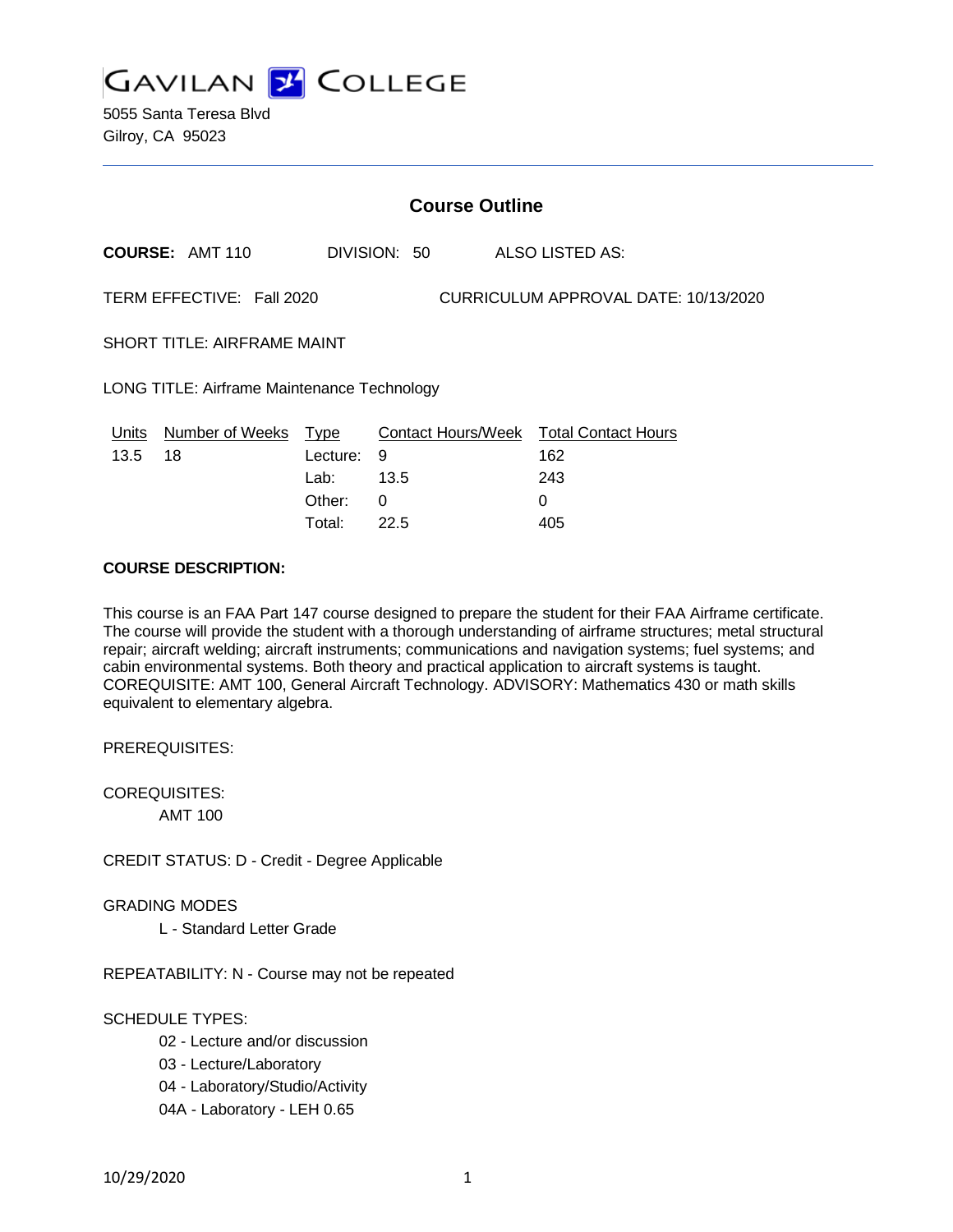## **STUDENT LEARNING OUTCOMES:**

By the end of this course, a student should:

1. Demonstrates the ability to meet the written test standards outlined in FAA AC 147-3 - Certification and Operation of Aviation Maintenance Technician Schools.

2. Demonstrates the ability to meet the oral/practical test standards outlined in FAA AC 147-3 - Certification and Operation of Aviation Maintenance Technician Schools.

3. Demonstrate the ability to inspect and determine if components and aircrafts meet airworthy standards outlined in FAA AC 43.13-1B - Acceptable Methods, Techniques, and Practices - Aircraft Inspection and Repair.

## **CONTENT, STUDENT PERFORMANCE OBJECTIVES, OUT-OF-CLASS ASSIGNMENTS**

Curriculum Approval Date: 10/13/2020

LECTURE CONTENT:

18 Hours

AIRCRAFT WELDING

Content: The design and creation of aircraft grade weld joints. The inspection of weld joints to insure they meet FAA standards. Welding safety procedures.

Student Performance Objective: Demonstrate welding safety procedures, the operation of welding equipment, and creation of welding joints that meet FAA standards. Use FAA standards to inspect welds and determine their airworthiness.

Create and inspect FAA quality welds.

61 Hours

### AIRCRAFT SHEET METAL CONSTRUCTION AND REPAIR

Content: Operation of sheet metal tools. Computation of rivet length, diameter and properly driven dimension. The design, creation and inspection of FAA acceptable rivet joints. The design and creation of FAA acceptable sheet metal joints. The design and creation of FAA acceptable sheet metal repairs. The completion off FAA forms to submit major structural repair.

Student Performance Objective: Create and inspected FAA quality rivet joints, sheet metal repairs and sheet metal bents. Complete the supporting FAA repair forms.

27 Hours

AERODYNAMICS, RIGGING AND ASSEMBLY OF AIRCRAFT STRUCTURES

Content: Physic and geometry behind airfoil lift, wings and aircraft control surface. Helicopter aerodynamics. Installation, inspection, adjustment and repair of aircraft control surfaces.

Student Performance Objective: Explain how an aircraft generates lift and uses aircraft control surfaces to direct flight. Disassemble an aircraft?s control system and return the control system to proper rigging that meets FAA and manufacturer?s specification.

18 Hours

CABIN ENVIRONMENTAL SYSTEMS

Content: Aircraft pressurization, heat and air conditioning systems.

Student Performance Objective: Explain the operation and diagram aircraft pressurization, heat and air conditioning systems.

18 Hours

AIRCRAFT FUEL SYSTEMS

Content: Aircraft fuel types. Fuel system operations and components including tanks, pumps, filters and measuring devices.

Student Performance Objective: Explain the operation and diagram aircraft fuel systems.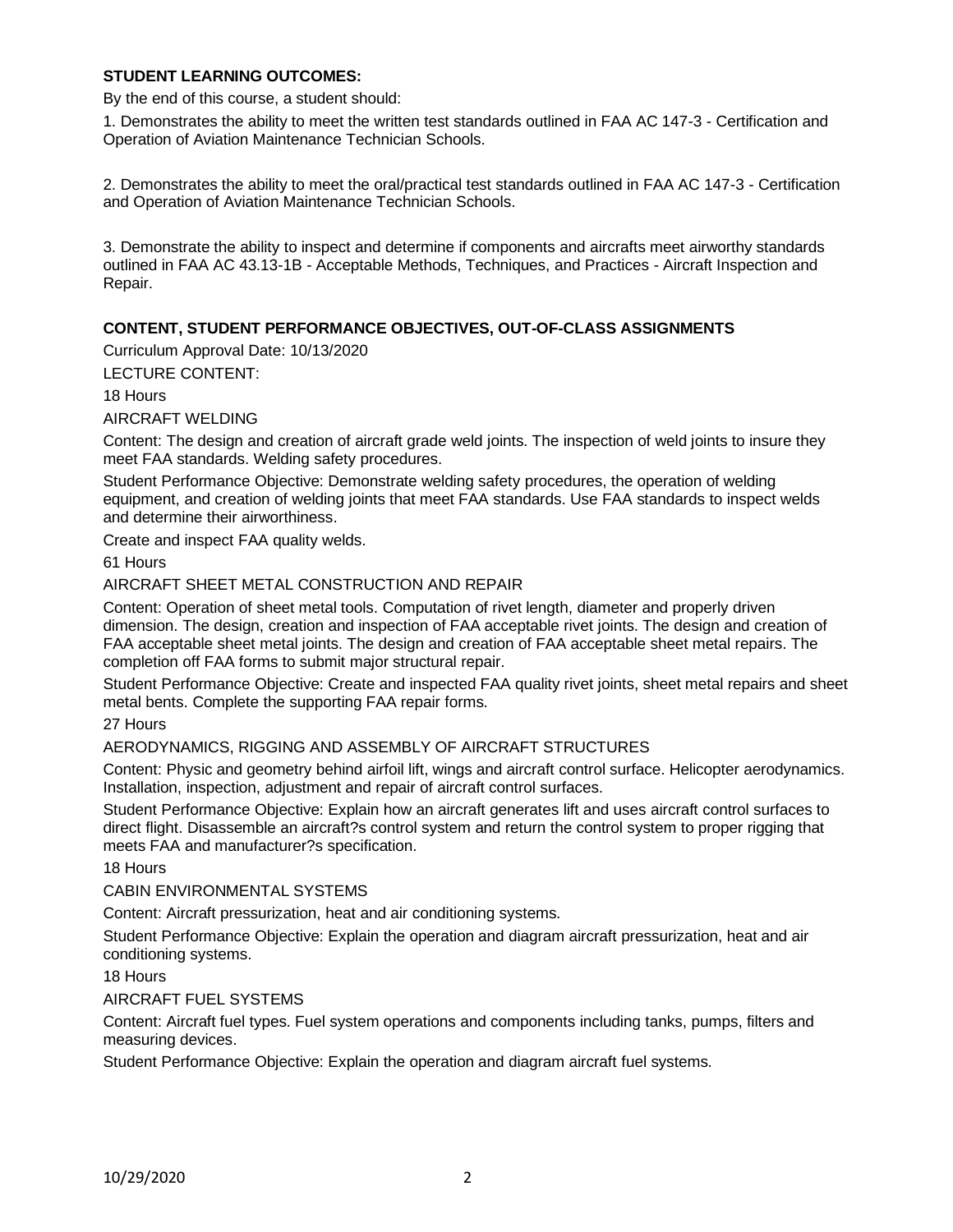18 Hours AIRCRAFT INSTRUMENT SYSTEMS Content: Operation and testing of aircraft flight instruments Student Performance Objective: Explain the operation and diagram aircraft flight instrument systems. 2 Hours Final LAB CONTENT: 27 Hours AIRCRAFT WELDING Lab Projects: Demonstrate the able to follow welding safety procedures, create welded joints and inspect welded joints. The FAA standards will be used to determine joint acceptability. 94.5 hours AIRCRAFT SHEET METAL CONSTRUCTION AND REPAIR Lab Projects: Complete universal riveting, flush riveting, bending and metal repair. 40.5 hours AERODYNAMICS, RIGGING AND ASSEMBLY OF AIRCRAFT STRUCTURES Lab Projects: Disassemble an aircraft?s control system and return the control system to proper rigging that meets FAA and manufacturer?s specification. 27 Hours CABIN ENVIRONMENTAL SYSTEMS

Lab Projects: Service and inspect aircraft environmental systems and components.

27 Hours

AIRCRAFT FUEL SYSTEMS

Lab Projects: Service and inspect aircraft fuel systems and components.

27 Hours

AIRCRAFT INSTRUMENT SYSTEMS

Lab Projects: Install and test the operation of aircraft flight instruments.

## **METHODS OF INSTRUCTION:**

Instruction will be done by: Classroom lecture with the use of visual aids and laboratory demonstration. Evaluation will be done by written exams, oral and practical examination, lab project sheets and by satisfactory completion of lab projects.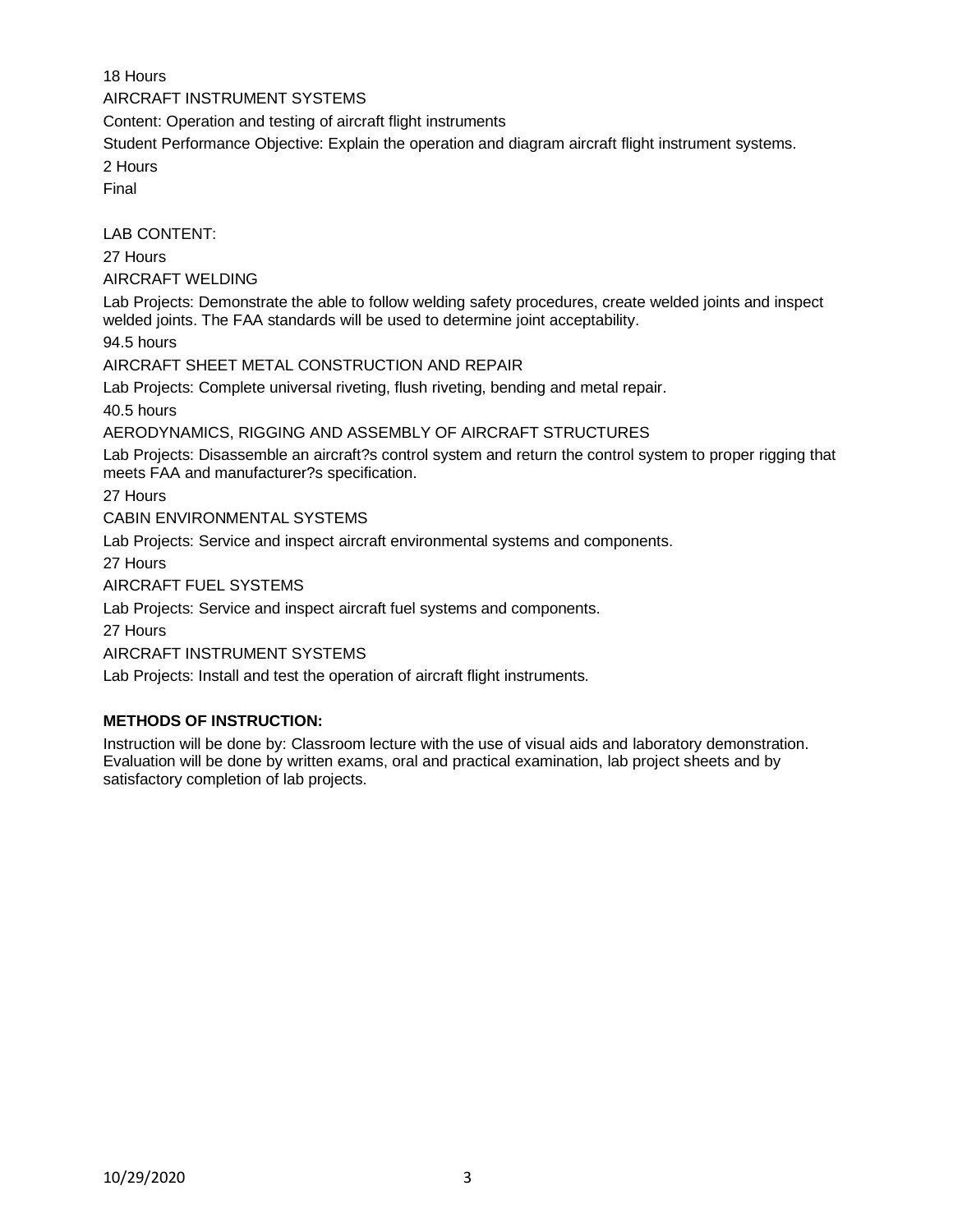# **METHODS OF EVALUATION:**

Writing assignments Percent of total grade: 30.00 % Category 1 - 20% to 40% Written homework, Lab reports, Term or other papers Problem-solving assignments Percent of total grade: 20.00 % Category 2 - 15% to 30% Field Work, Quizzes, Exams Skill demonstrations Percent of total grade: 10.00 % Category 3 - 10% to 20% Class Performance/s Field Work Objective examinations Percent of total grade: 40.00 % Category 4 - 35% to 50% Multiple Choice, True/False, Matching Items

### **OUT OF CLASS ASSIGNMENTS:**

Required Outside Hours: 36 Assignment Description: AIRCRAFT WELDING Homework: Complete reading assignments and answer question sheets. Required Outside Hours: 122 Assignment Description: AIRCRAFT SHEET METAL CONSTRUCTION AND REPAIR Homework: Complete reading assignments and answer question sheets. Required Outside Hours: 54 Assignment Description: AERODYNAMICS, RIGGING AND ASSEMBLY OF AIRCRAFT STRUCTURES Homework: Complete reading assignments and answer question sheets. Required Outside Hours: 36 Assignment Description: CABIN ENVIRONMENTAL SYSTEMS Homework: Complete reading assignments and answer question sheets. Required Outside Hours: 38 Assignment Description: AIRCRAFT FUEL SYSTEMS Homework: Complete reading assignments and answer question sheets. Required Outside Hours: 38 Assignment Description: AIRCRAFT INSTRUMENT SYSTEMS

Homework: Complete reading assignments and answer question sheets.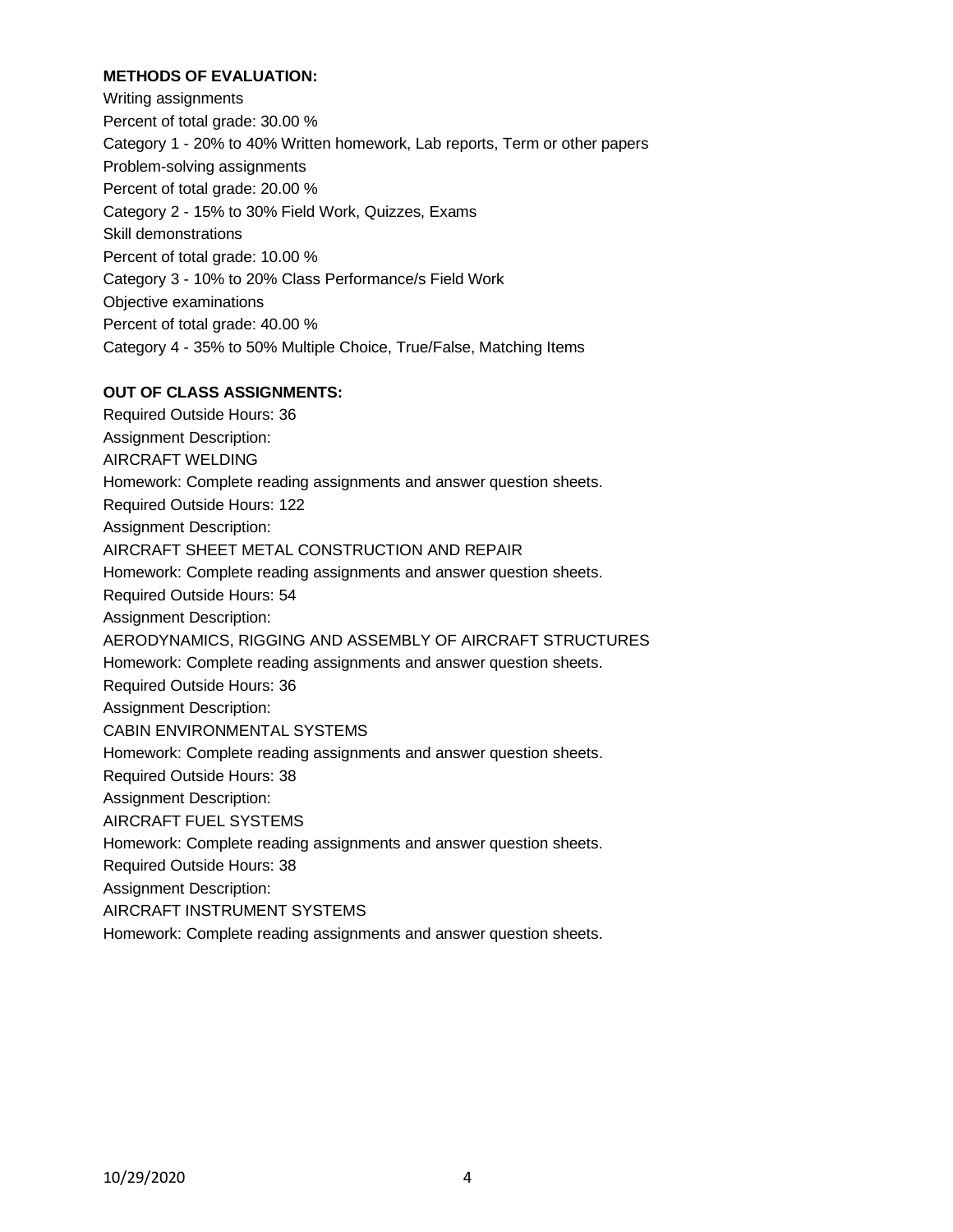# **REPRESENTATIVE TEXTBOOKS:**

F.A.A.. Acceptable Methods, Techniques, and Practices - Aircraft Inspection, and Repair AC43.13-1B/2B. ASA,2008.

This is the most current version of the FAA standard.

ISBN: 978-1619540217

Reading Level of Text, Grade: Reading level of text, Grade: 12th Verified by: Verified by: MS Word F.A.A.. Airframe and Powerplant Mechanics - Airframe Volume 1: FAA-H-8083-31A. Aircraft Technical Book

Company,2018.

FAA updated the book

ISBN: 978-1619548268

Reading Level of Text, Grade: Reading level of text, Grade: 12th Verified by: Verified by: MS Word F.A.A.. Airframe and Powerplant Mechanics - Airframe Volume 2: FAA-H-8083-31A. ASA,2018.

The FAA updated the book

ISBN: 978-1619548312

Reading Level of Text, Grade: Reading level of text, Grade: 12th Verified by: Verified by: MS Word